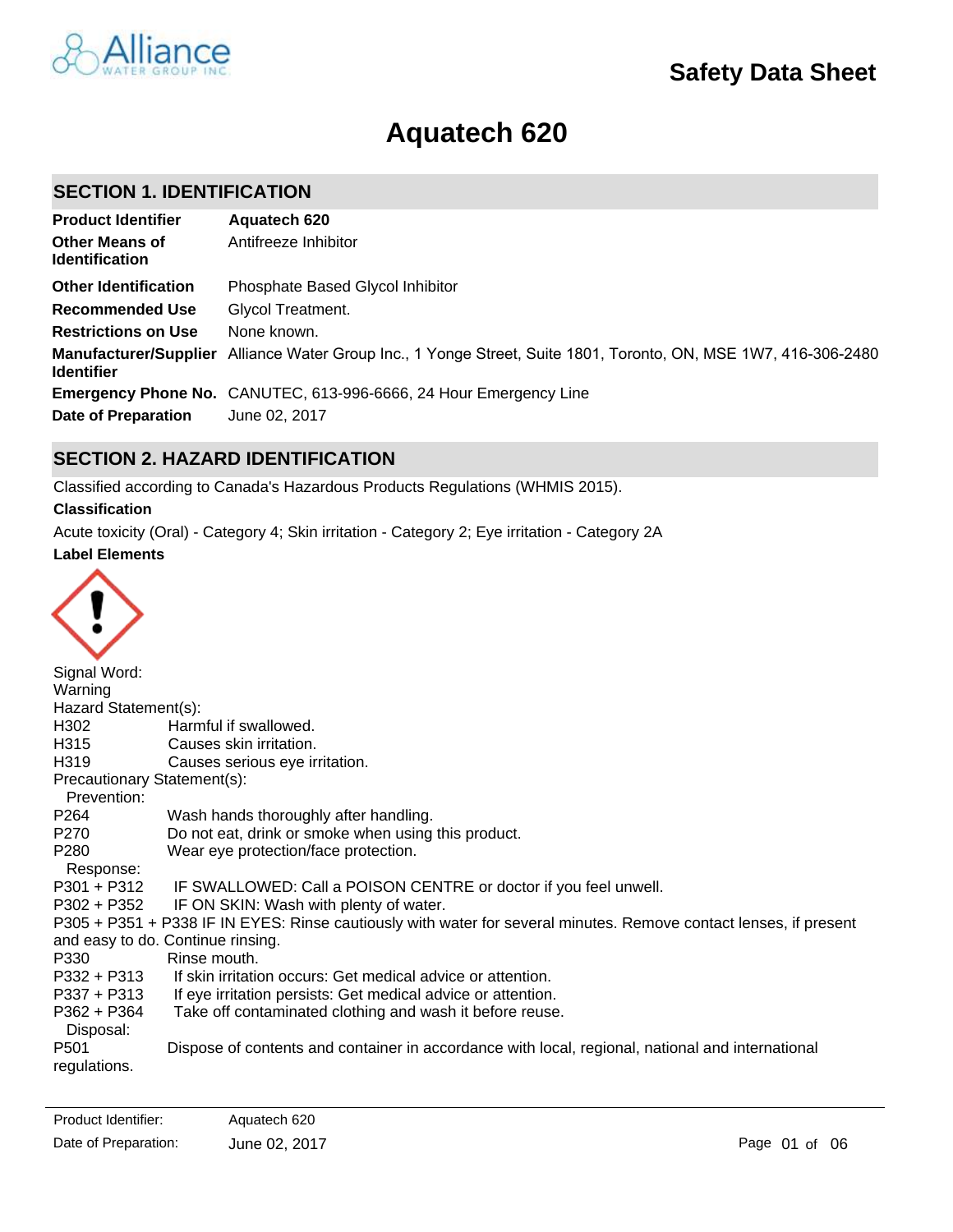# **Other Hazards**

None known.

# **SECTION 3. COMPOSITION/INFORMATION ON INGREDIENTS**

Mixture:

| <b>Chemical Name</b> | <b>CAS No.</b> | %         | <b>Other Identifiers</b> |
|----------------------|----------------|-----------|--------------------------|
| 1,2,3-Benzotriazole  | $ 95-14-7$     | 20-30     | <b>NDA</b>               |
| Phosphoric Acid      | 7664-38-2      | $15 - 25$ | <b>NDA</b>               |
| Potassium hydroxide  | 1310-58-3      | $1 - 5$   | <b>NDA</b>               |

#### **Notes**

\* The exact percentage (concentration) has been withheld as a trade secret.

# **SECTION 4. FIRST-AID MEASURES**

#### **First-aid Measures**

### **Inhalation**

Remove source of exposure or move to fresh air. Keep at rest in a position comfortable for breathing. Get medical advice or attention if you feel unwell or are concerned.

#### **Skin Contact**

Avoid direct contact. Wear chemical protective clothing if necessary. Take off immediately contaminated clothing, shoes and leather goods (e.g. watchbands, belts). Quickly and gently blot or brush away excess chemical. Wash gently and thoroughly with lukewarm, gently flowing water and mild soap for 5 minutes. If skin irritation occurs, get medical advice or attention. Clean clothing, shoes and leather goods.

### **Eye Contact**

Avoid direct contact. Wear chemical protective gloves if necessary. Quickly and gently blot or brush chemical off the face. Immediately rinse the contaminated eye(s) with lukewarm, gently flowing water for 15-20 minutes, while holding the eyelid(s) open. Remove contact lenses, if present and easy to do. Take care not to rinse contaminated water into the unaffected eye or onto the face. If eye irritation persists, get medical advice or attention.

#### **Ingestion**

Rinse mouth with water. Get medical advice or attention if you feel unwell or are concerned.

### **First-aid Comments**

Get medical advice or attention if you feel unwell or are concerned. Some of the first-aid procedures recommended here require advanced first-aid training.

### **Most Important Symptoms and Effects, Acute and Delayed**

None known.

### **Immediate Medical Attention and Special Treatment**

**Special Instructions** Not applicable. **Medical Conditions Aggravated by Exposure** None known.

# **SECTION 5. FIRE-FIGHTING MEASURES**

### **Extinguishing Media**

#### **Suitable Extinguishing Media**

Not combustible. Use extinguishing agent suitable for surrounding fire. Use water to keep non-leaking, fire-exposed containers cool.

### **Unsuitable Extinguishing Media**

**Specific Hazards Arising from the Product**

None known.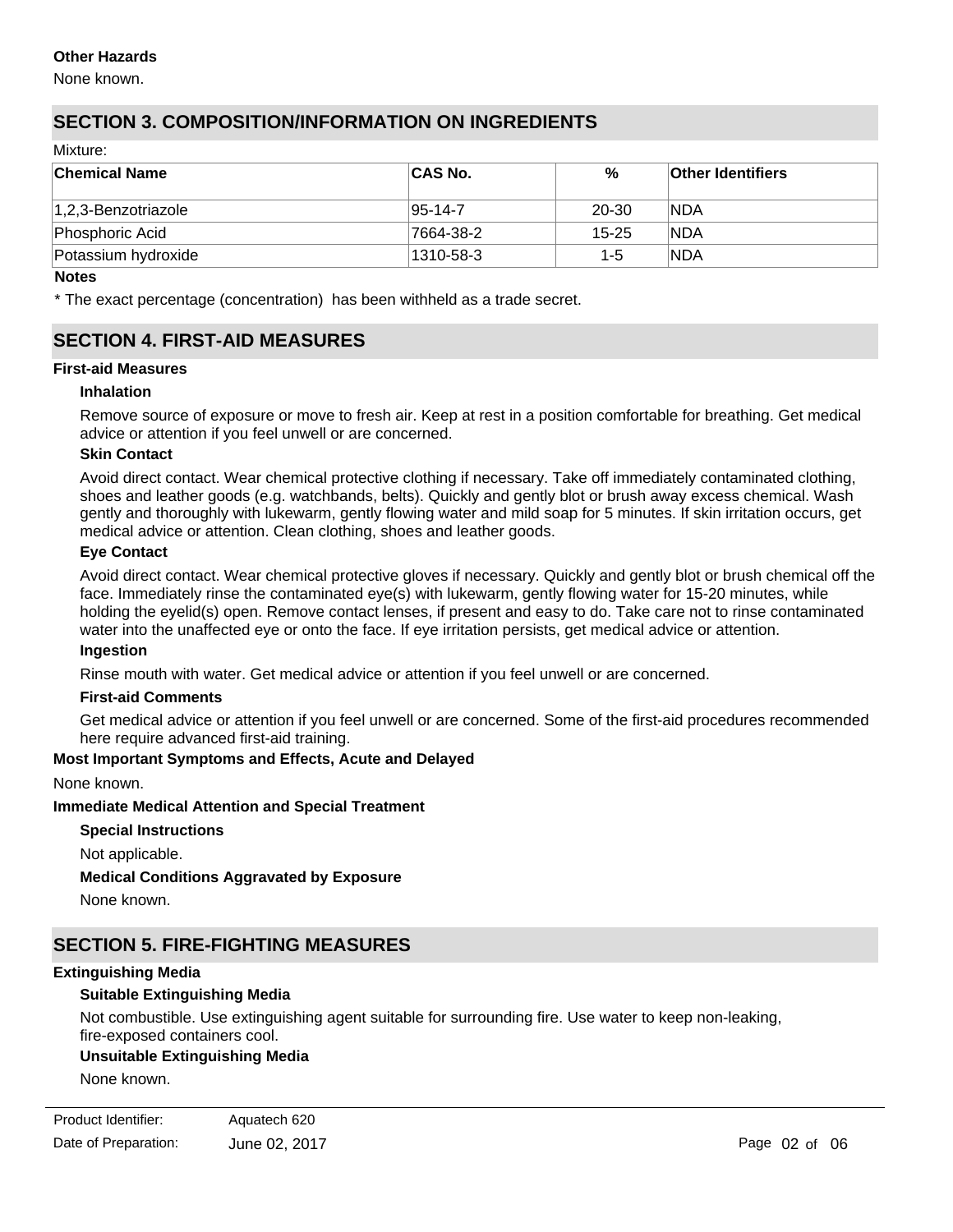# **Specific Hazards Arising from the Product**

Does not burn. Can ignite if strongly heated.

### **Special Protective Equipment and Precautions for Fire-fighters**

No special precautions are necessary.

Fire-fighters should enter area wearing specialized protective equipment. (Bunker Gear will not provide adequate protection.) a full-body encapsulating chemical protective suit with positive pressure SCBA may be necessary.

# **SECTION 6. ACCIDENTAL RELEASE MEASURES**

### **Personal Precautions, Protective Equipment, and Emergency Procedures**

Use the personal protective equipment recommended in Section 8 of this safety data sheet. Do not touch damaged containers or spilled product unless wearing appropriate protective equipment. Increase ventilation to area or move leaking container to a well-ventilated and secure area. Remove or isolate incompatible materials as well as other hazardous materials.

### **Environmental Precautions**

No special precautions are necessary. It is good practice to prevent releases into the environment.

### **Methods and Materials for Containment and Cleaning Up**

Cover the spill surface with the appropriate type of foam to reduce the release of vapour. Contact emergency services and manufacturer/supplier for advice. No special clean-up methods are necessary.

# **SECTION 7. HANDLING AND STORAGE**

#### **Precautions for Safe Handling**

Prevent accidental contact with incompatible chemicals. No special handling precautions are necessary. It is good practice to: avoid breathing product; avoid skin and eye contact and wash hands after handling.

#### **Conditions for Safe Storage**

No special requirements for storage area. Separate from incompatible materials (see Section 10: Stability and Reactivity). Protect from conditions listed in Conditions to Avoid in Section 10 (Stability and Reactivity). Comply with all applicable health and safety regulations, fire and building codes.

# **SECTION 8. EXPOSURE CONTROLS/PERSONAL PROTECTION**

#### **Control Parameters**

Not available.

Consult local authorities for provincial or state exposure limits.

### **Appropriate Engineering Controls**

General ventilation is usually adequate. For large scale use of this product: use local exhaust ventilation, if general ventilation is not adequate to control amount in the air.

# **Individual Protection Measures**

### **Eye/Face Protection**

Wear chemical safety goggles and face shield when contact is possible.

#### **Skin Protection**

In case of an emergency (e.g. an uncontrolled release): wear a chemical splash suit and respiratory protection. Wear chemical protective clothing e.g. gloves, aprons, boots. Neoprene rubber.

#### **Respiratory Protection**

Not usually required when working with small quantities. For non-routine or emergency situations: wear a NIOSH approved self-contained breathing apparatus (SCBA) or supplied air respirator.

# **SECTION 9. PHYSICAL AND CHEMICAL PROPERTIES**

| <b>Basic Physical and Chemical Properties</b> |                          |               |
|-----------------------------------------------|--------------------------|---------------|
| Appearance                                    | Clear colourless liquid. |               |
| Odour                                         | Mustv                    |               |
| Product Identifier:                           | Aquatech 620             |               |
| Date of Preparation:                          | June 02, 2017            | Page 03 of 06 |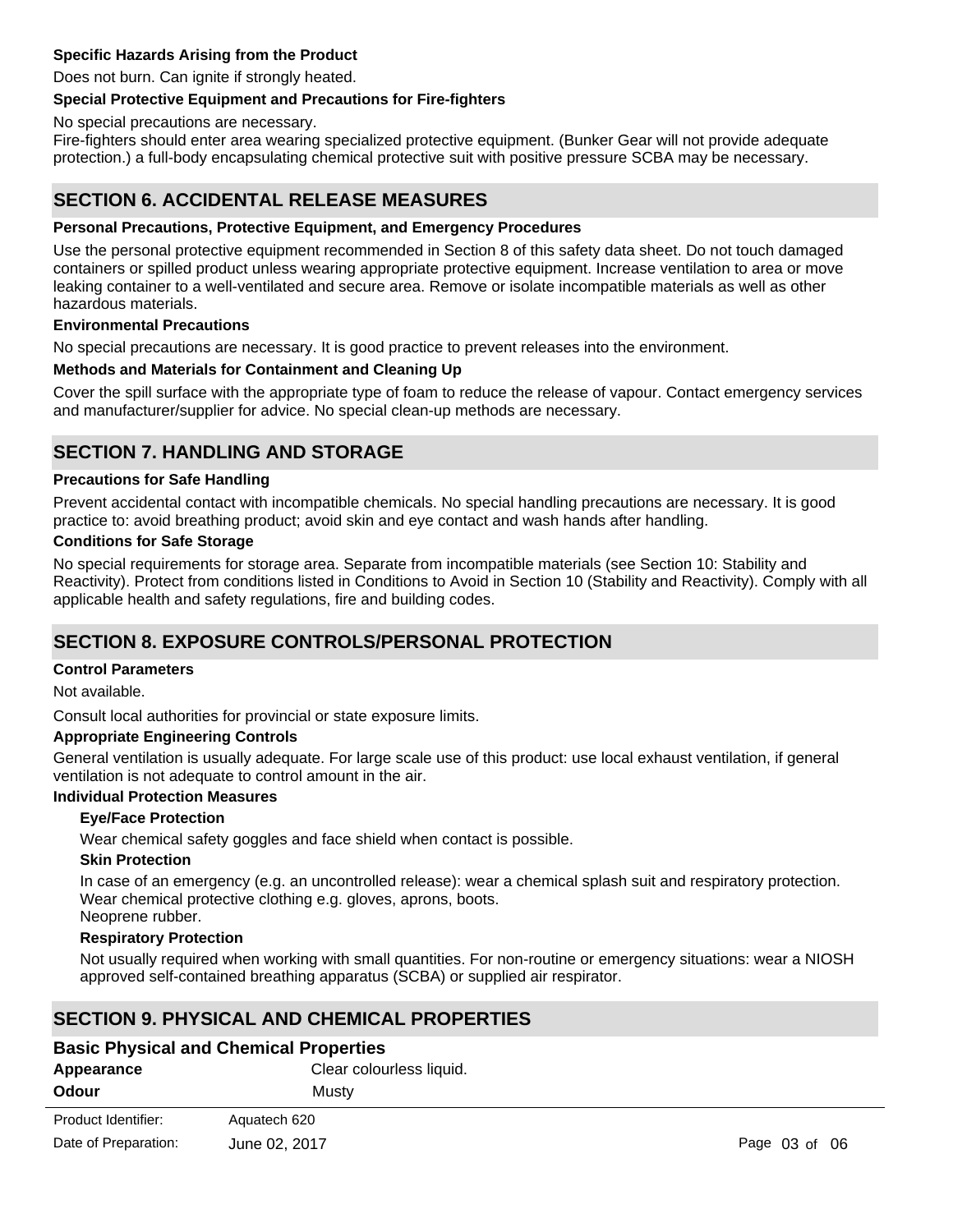| <b>Odour Threshold</b>                                       | Not available                                      |
|--------------------------------------------------------------|----------------------------------------------------|
| рH                                                           | $10.0 - 10.4$                                      |
| <b>Melting Point/Freezing Point</b>                          | Not applicable (melting); $<$ 0 °C (freezing)      |
| <b>Initial Boiling Point/Range</b>                           | 100 °C                                             |
| <b>Flash Point</b>                                           | Not available                                      |
| <b>Evaporation Rate</b>                                      | Not available                                      |
| <b>Flammability (solid, gas)</b>                             | Not applicable (liquid).                           |
| <b>Upper/Lower Flammability or</b><br><b>Explosive Limit</b> | Not available (upper); Not available (lower)       |
| <b>Vapour Pressure</b>                                       | 18 mm Hg                                           |
| Vapour Density (air = 1)                                     | Not available                                      |
| Relative Density (water $= 1$ )                              | 1.34 - 1.36                                        |
| <b>Solubility</b>                                            | Soluble in water; Not available (in other liquids) |
| <b>Partition Coefficient,</b><br>n-Octanol/Water (Log Kow)   | Not available                                      |
| <b>Auto-ignition Temperature</b>                             | Not available                                      |
| <b>Decomposition Temperature</b>                             | Not available                                      |
| <b>Viscosity</b>                                             | Not available (kinematic); Not available (dynamic) |
| <b>Other Information</b>                                     |                                                    |
| <b>Physical State</b>                                        | Liquid                                             |

# **SECTION 10. STABILITY AND REACTIVITY**

# **Chemical Stability** Normally stable. Unstable under certain conditions - see Conditions to Avoid. **Conditions to Avoid** Prolonged exposure to high temperatures. Open flames, sparks, static discharge, heat and other ignition sources. **Incompatible Materials** None known. **Hazardous Decomposition Products Possibility of Hazardous Reactions** None expected under normal conditions of storage and use. **Reactivity** Not reactive under normal conditions of use.

None known.

# **SECTION 11. TOXICOLOGICAL INFORMATION**

Information presented below is for the entire product, unless otherwise specified.

# **Likely Routes of Exposure**

Eye contact; ingestion; skin contact.

# **Acute Toxicity**

LC50: No information was located.

LD50 (oral): No information was located.

LD50 (dermal): No information was located.

# **Skin Corrosion/Irritation**

Animal tests show moderate or severe irritation following repeated applications.

# **Serious Eye Damage/Irritation**

Human experience and animal tests show serious eye irritation.

| Product Identifier: | Aquatech 620                |  |
|---------------------|-----------------------------|--|
| .                   | $\sim$ $\sim$ $\sim$ $\sim$ |  |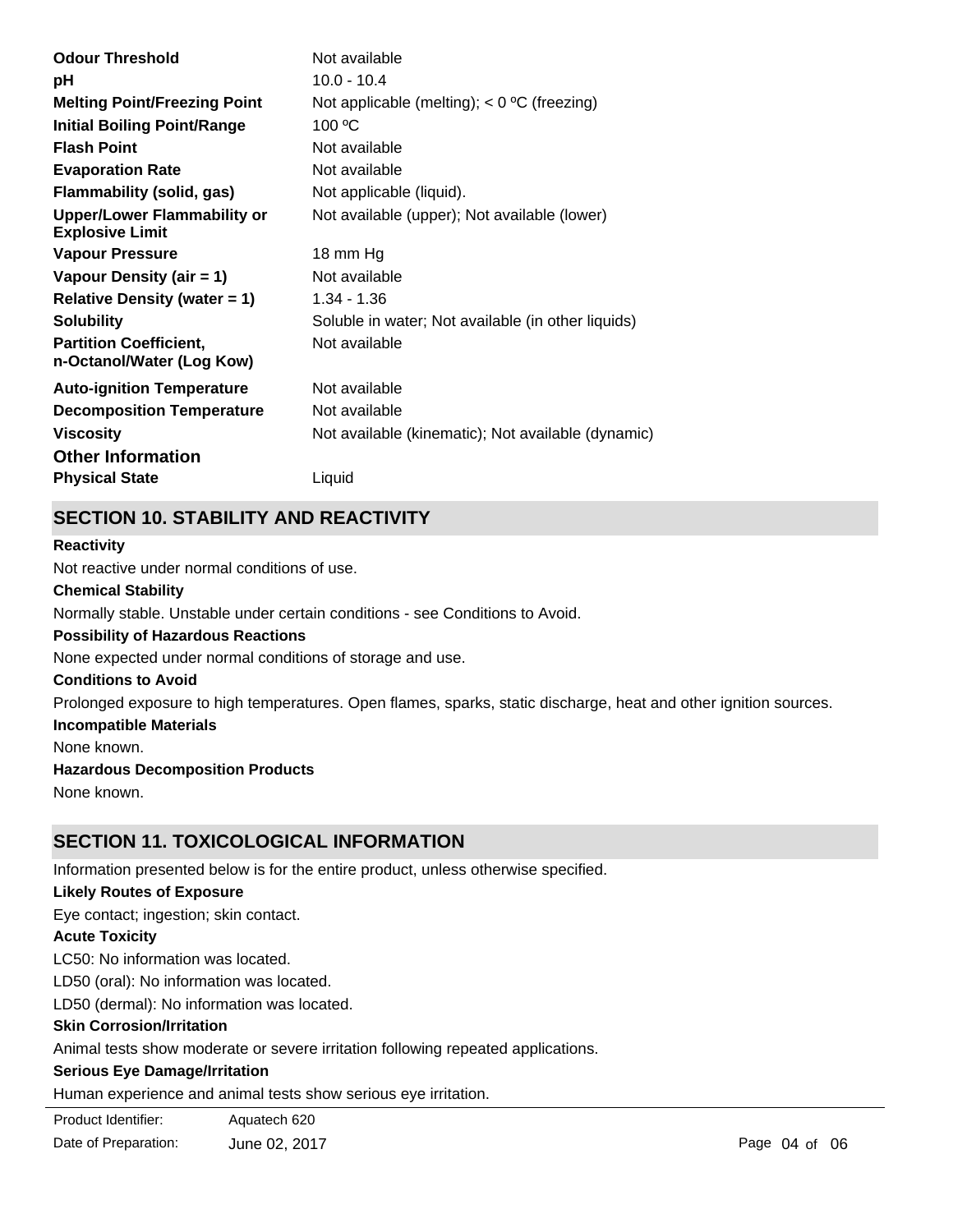# **STOT (Specific Target Organ Toxicity) - Single Exposure**

### **Inhalation**

No information was located.

# **Skin Absorption**

No information was located.

# **Ingestion**

No information was located.

# **Aspiration Hazard**

No information was located.

# **STOT (Specific Target Organ Toxicity) - Repeated Exposure**

No information was located.

**Respiratory and/or Skin Sensitization**

# No information was located.

### **Carcinogenicity**

No information was located.

No information was located for: Aspiration Hazard, Respiratory and/or Skin Sensitization, Development of Offspring, Sexual Function and Fertility, Effects on or via Lactation, Germ Cell Mutagenicity, Interactive Effects

# **SECTION 12. ECOLOGICAL INFORMATION**

No information was located. No information was located. No information was located. There is no information available. This section is not required by WHMIS. No information was located. **Ecotoxicity Persistence and Degradability Mobility in Soil Other Adverse Effects Bioaccumulative Potential**

# **SECTION 13. DISPOSAL CONSIDERATIONS**

### **Disposal Methods**

This section is not required by WHMIS 2015. Recommended disposal methods are for the product, as sold. (Used material may contain other hazardous contaminants). Dispose of contents and container in accordance with local, regional, national and international regulations.

# **SECTION 14. TRANSPORT INFORMATION**

Not regulated under Canadian TDG regulations. Not regulated under US DOT Regulations.

**Environmental** Not applicable

**Hazards**

**Special Precautions** Not applicable

### **Transport in Bulk According to Annex II of MARPOL 73/78 and the IBC Code**

Not applicable

# **SECTION 15. REGULATORY INFORMATION**

# **Safety, Health and Environmental Regulations**

| Product Identifier:  | Aquatech 620  |
|----------------------|---------------|
| Date of Preparation: | June 02, 2017 |